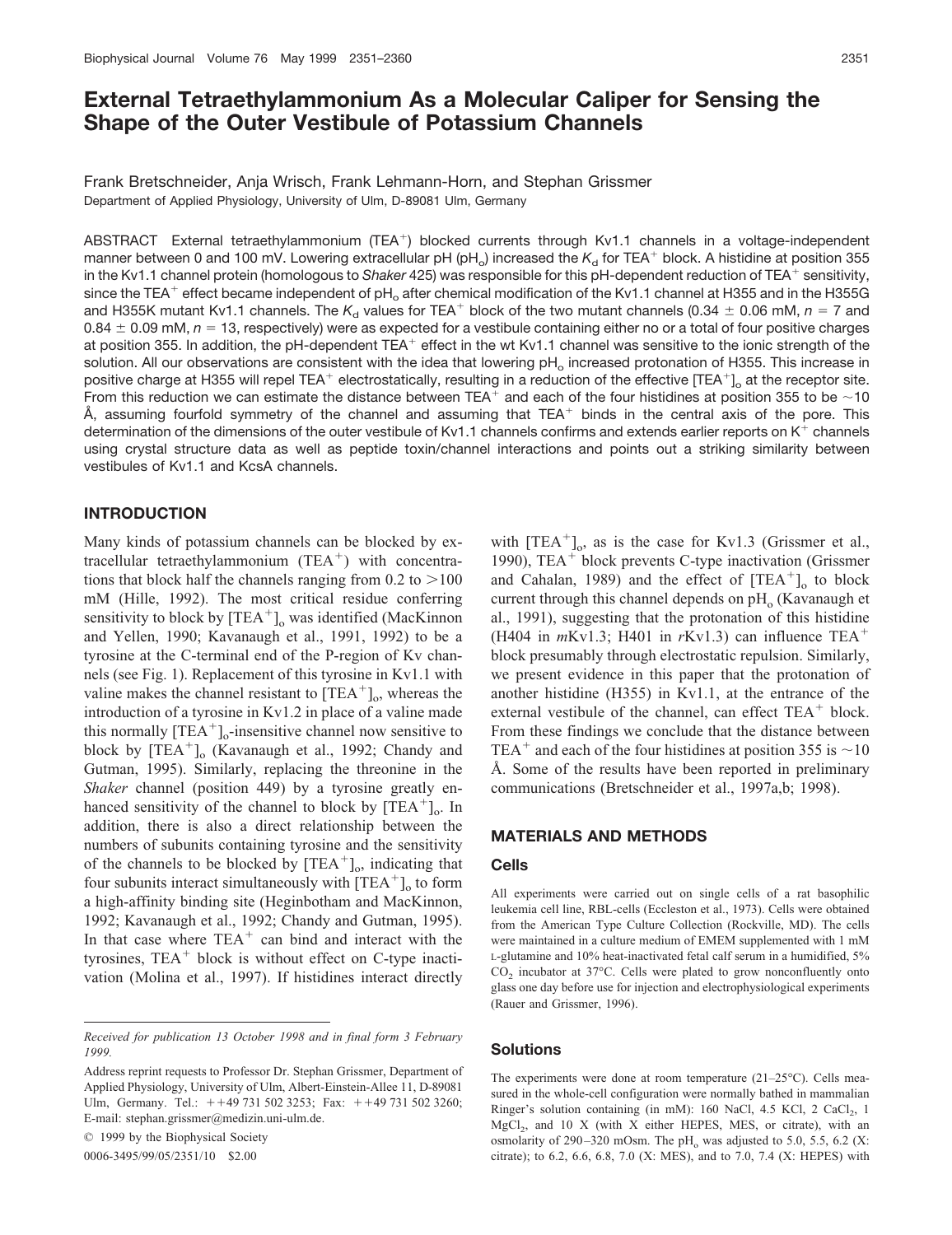P

| Kv1.1 | EAEEAESHFSSIPDAFWWAVVSMTTVGYGDMYPVTIGGK         | 386 |
|-------|-------------------------------------------------|-----|
| Kv1.2 | --D-RD-O-P---------------------V-T-----         | 413 |
|       |                                                 | 411 |
|       | $Shaker = GSTRN-F-K----------T---------F-GFN--$ | 456 |
|       | $KcsA$ -RGAPGAOLITY-R-L--S-ETA-------L----LW-R  | 89  |

FIGURE 1 Putative pore (P) region of voltage-gated *Shaker*-related K channels and the KcsA channel. The bold residues toward the right represent the putative binding sites for  $[TEA^+]_0$ , Y379 in Kv1.1, V406 in Kv1.2, H404 in *m*Kv1.3 (H401 in *h*Kv1.3), and T449 in *Shaker*. The other bold residue in Kv1.1 is H355.

NaOH. No differences in current were seen comparing mammalian Ringer's solution containing either citrate or MES at  $pH<sub>o</sub>$  6.2 and containing either MES or HEPES at  $pH<sub>o</sub>$  7.0. To reduce ionic strength 130 NaCl was isoosmotically substituted by glucose. A simple syringe-driven perfusion system was used to exchange the bath solutions in the recording chamber. The internal pipette solution for the whole-cell recordings contained (in mM): 134 KF, 1 CaCl<sub>2</sub>, 2 MgCl<sub>2</sub>, 10 HEPES, 10 EGTA, adjusted to pH 7.2 with KOH, with an osmolarity of 290-320 mOsm.

TEA<sup>+</sup> was purchased from FLUKA Chemie AG (Buchs, Germany) as tetraethylammonium chloride. To get solutions with different  $TEA<sup>+</sup>$  concentrations, the normal mammalian Ringer's solution was mixed with appropriate amounts of a TEA<sup>+</sup>-stock solution containing (in mM): 160 TEA<sup>+</sup>, 4.5 KCl, 2 CaCl<sub>2</sub>, 1 MgCl<sub>2</sub>, 10 HEPES.

Diethyl pyrocarbonate (DEPC) was purchased from FLUKA Chemie AG (Buchs, Germany). DEPC was added to mammalian Ringer's solution at pH<sub>o</sub> 6.2 immediately before use to get final concentrations of  $0.5-1$  mM. Cells were perfused with DEPC containing solution for  $\sim$  5 min. Immediately after this modification the TEA<sup>+</sup> effect was reevaluated at  $pH_0$  6.2 in a solution containing no DEPC.

### **Electrophysiology**

Experiments were carried out using the whole-cell recording mode of the patch-clamp technique (Hamill et al., 1981) as described before (Rauer and Grissmer, 1996). Electrodes were pulled from glass capillaries (Clark Electromedical Instruments, Reading, UK) in three stages, coated with Sylgard (Dow Corning, Seneffe, Belgium), and fire-polished to resistances measured in the bath of  $2.5-4 \text{ M}\Omega$ . Membrane currents were recorded with an EPC-9 patch-clamp amplifier (HEKA elektronik, Lambrecht, Germany) interfaced to a Macintosh computer running acquisition and analysis software (Pulse and PulseFit). Capacitative and leak currents were subtracted using the P/10 procedure. Series resistance compensation  $(80\%)$  was employed if the current exceeded 1 nA. Filter frequency was normally 2.9 kHz. The holding potential in all experiments was either  $-120$  or  $-80$  mV. We did not observe any differences in the pH-dependence of the TEA<sup>+</sup> block when using these two holding potentials.

Nonlinear approximations and presentation of data were performed using the program Sigmaplot (Jandel, Corte Madera, CA). Averaged data are given as mean values  $\pm$  SD with *n* = number of investigated cells.  $K_d$ without SD are derived from the equation described in the legend to Fig. 3 *F*, whereas  $K_d$  with SD represent means of  $K_d$  of individual measurements of different cells derived from the same equation but taking the exponent  $h = 1$  (see legend to Fig. 3 *F*). Statistical significance was verified by an unpaired Student's *t*-test with  $p < 0.01$ .

#### **Expression**

PBSTA plasmids containing the entire coding sequence of the *m*Kv1.1 wild-type (wt) cDNA (Chandy et al., 1990), and the pSP64T plasmids (Krieg and Melton, 1984) containing the sequences for the mutant *m*Kv1.3 H404Y channels (a generous gift from Dr. K. George Chandy, University of California, Irvine, CA) were linearized with Pst1 and EcoR1, respectively, and transcribed in vitro with the T7 (*m*Kv1.1) and SP6 (*m*Kv1.3 H404Y) Cap-Scribe System (Boehringer Mannheim, Mannheim, Germany). The resulting cRNA was phenol/chloroform-purified and could be stored at  $-75^{\circ}$ C for several months.

#### **Injection**

The cRNA was diluted with a fluorescent FITC-dye (0.5% FITC-Dextran in 100 mM KCl) to a final concentration of 1  $\mu$ g/ $\mu$ l. RBL cells were injected with the cRNA/FITC solution filled in injection capillaries (Femtotips) using an Eppendorf microinjection system (Micromanipulator 5171 and Transjector 5246). In the visualized cells specific currents could be measured 3–6 h after injection.

### **Generation of the H355G and H355K mutant Kv1.1 channel**

For substituting histidine either with glycine or lysine at position 355 in *m*Kv1.1 channels, the QuikChange site-directed mutagenesis kit (Stratagene GmbH, Heidelberg, Germany) was used and the mutations were confirmed by sequencing single-stranded DNA with the Cy5-AutoRead Kit (Pharmacia, Uppsala, Sweden).

### **RESULTS**

## **Effect of [TEA<sup>+</sup>]<sub>o</sub> on current through wt Kv1.1 channels**

To characterize the effect of extracellularly applied TEA<sup>+</sup> on current through voltage-gated Kv1.1 channels, we measured current in response to depolarizing voltage steps to 40  $mV$  in the absence and presence of different TEA<sup>+</sup> concentrations (Fig. 2). The control current in the absence of [TEA-]o activated fast, in the millisecond range, and showed only little inactivation during the 50-ms pulse. This

FIGURE 2 Effect of external  $TEA<sup>+</sup>$  on current through Kv1.1 channels at  $pH_0$  7.4. (*A*) Whole-cell currents elicited by 50-ms depolarizing voltage steps from  $-80$  mV (holding potential) to 40 mV are shown in the absence and presence of different external TEA<sup>+</sup> concentrations.  $(B)$  Peak K<sup>+</sup> currents of the same cell as shown in  $(A)$  are plotted against the absolute time during the experiment.

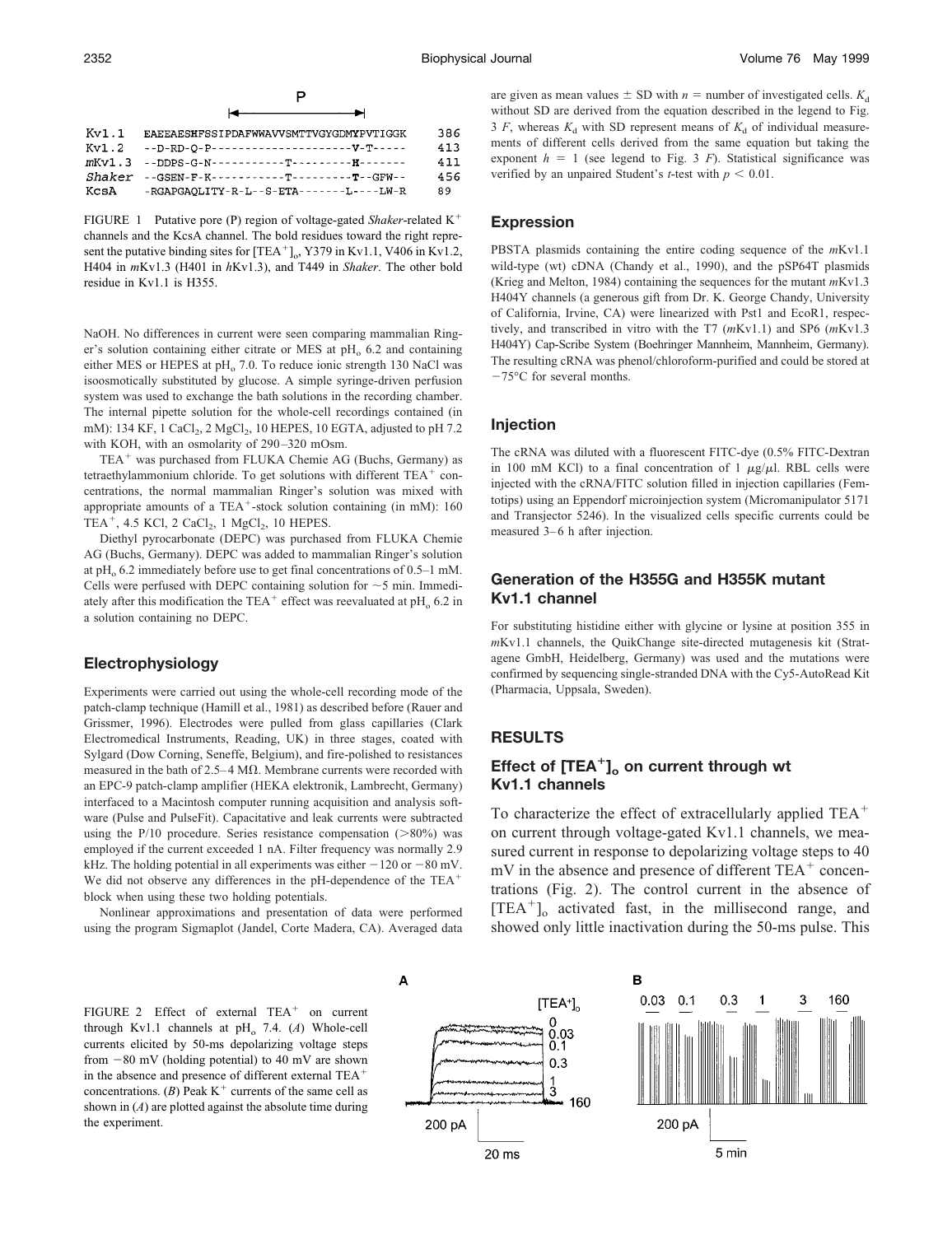current through wt Kv1.1 channels obtained through cRNA injection of RBL cells was similar to current through Kv1.1 channels stably expressed in a mammalian cell line described earlier (Grissmer et al., 1994). Addition of  $TEA<sup>+</sup>$  to the bathing solution resulted in a dose-dependent reduction in current amplitude (Fig. 2  $A$ ). TEA<sup>+</sup> had no apparent effect on activation or inactivation. The latter finding was confirmed by measuring Kv1.1 current in response to depolarizing voltage steps of up to 1 s duration in the absence and presence of different TEA<sup>+</sup> concentrations (data not shown). This is in agreement with Molina et al. (1997) who suggested that if tyrosines interact with  $[TEA^+]$ <sub>o</sub>, which is the case for Kv1.1 (Y379),  $[TEA^+]_0$  could not reach the site for interacting with the C-type inactivation mechanism.

The current reduction by  $[TEA^+]_0$  was fully reversible upon washout, even in a bathing solution containing 160 mM TEA<sup>+</sup>. This can be seen in Fig. 2 *B*, where peak currents after repetitive depolarizations (every 30 s) were plotted against the absolute time during the experiment. It is obvious from the records shown in Fig. 2, *A* and *B* that 0.3 mM  $[TEA^+]$ <sub>o</sub> is sufficient to block ~50% of the current through Kv1.1 channels at 40 mV.

To investigate whether TEA<sup>+</sup> blockade is voltage-dependent we depolarized cells to different voltages every 30 s, first in the absence then in the presence of 0.3 mM [TEA-]o. The resulting currents obtained in each solution

were superimposed and can be seen in Fig. 3 *A*. Peak currents from these records were taken and converted into the corresponding conductances by dividing the peak current amplitude with the driving force for  $[K^+]$   $(E - E_K)$ with  $E_K = -85$  mV determined from tail currents, data not shown). Kv1.1 channels became activated with depolarizations more positive than  $-50$  mV and reached a maximum conductance at  $\sim$ 0 mV (Fig. 3 *B*). Maximum conductance,  $g_{K\text{max}}$ , was independent of the applied voltage at potentials more positive than 0 mV. To quantify the voltage-dependence of the current, the data were fitted with a Boltzmann equation (Fig. 3 *B*) with values for the steepness of the voltage-dependence, *k* (11 mV), and the voltage where half the channels were activated,  $E_{1/2}$  (-34 mV) similar to earlier reports (Grissmer et al., 1994). Additional determinations in 26 cells confirmed these values ( $k = 11 \pm 3$  mV and  $E_{1/2} = -34 \pm 8$  mV). Application of 0.3 mM [TEA<sup>+</sup>]<sub>o</sub> resulted in a potential-independent reduction in conductance (Fig. 3 *B*). This is different from published data from Newland et al. (1992) who found a slight but measurable voltage-dependence ( $\delta = 0.11$ ). A fit of a Boltzmann equation to the data obtained in the presence of 0.3 mM [TEA<sup>+</sup>]<sub>o</sub> yielded values for  $k$  and  $E_{1/2}$  similar to those obtained in the absence of  $[TEA^+]$ <sub>o</sub>.  $g_{Kmax}$  in the presence and absence of  $0.3 \text{ mM } [\text{TEA}^+]_0$  was 3.2 and 6.1 nS, respectively. Thus,  $0.3$  mM  $[TEA^+]$ <sub>o</sub> resulted in a voltage-independent reduc-



FIGURE 3 Influence of pH<sub>o</sub> on the effect of external TEA<sup>+</sup> to block current through Kv1.1 channels. (*A*) Whole-cell currents, elicited in response to a set of 50-ms depolarizing voltage steps between  $-60$  and 100 mV in 20 mV increments every 30 s from a holding potential of  $-80$  mV, are shown in the absence and presence of 0.3 mM TEA<sup>+</sup> at pH<sub>o</sub> 7.4. (*B*) Corresponding peak K<sup>+</sup> conductance-voltage relations for the K<sup>+</sup> currents shown in (*A*) are plotted against the applied membrane potential. The lines through the points were fitted with the Boltzmann equation:  $g_K(E) = g_{Kmax}/\{1 + \exp[(E_{1/2} - E_{Kmax}]/E_{Kmax})\}$  $E/k$ ]}, with parameter values for the control ( $\nabla$ ) and the TEA<sup>+</sup> ( $\nabla$ ) data of  $g_{Kmax} = 6.1$  and 3.2 nS, respectively. Values for *k* (11 mV) and  $E_{1/2}$  (-34 mV) were not significantly different between the two curves. (*C*) Whole-cell currents were elicited as described in (*A*) only at pH<sub>0</sub> 6.2. (*D*) Corresponding peak K<sup>+</sup> conductance-voltage relations for the K<sup>+</sup> currents shown in (*C*) are plotted against the applied membrane potential. The lines through the points were fitted as described in (*B*) with parameter values for the control and the TEA<sup>+</sup> data of  $g_{Kmax} = 4.1$  and 2.6 nS, respectively. Values for *k* (11 mV) and  $E_{1/2}$  (-18 mV) were not significantly different between the two curves. (E) Peak currents obtained in the presence of TEA<sup>+</sup> (*I*) were divided by the peak currents in the absence of TEA<sup>+</sup> ( $I_{\text{max}}$ ) from (*A*) and (*C*), respectively. The resulting ratios ( $I/I_{\text{max}}$ ) were plotted against the applied membrane potential. Data from (*A*) at pH<sub>o</sub> 7.4 ( $\square$ ) and data from (*C*) at pH<sub>o</sub> 6.2 ( $\blacksquare$ ). (*F*) Peak currents elicited as in Fig. 2 in pH<sub>o</sub> 7.4 ( $\nabla$ ) and 6.2 ( $\odot$ ) in the presence of TEA<sup>+</sup> (*I*) were divided by the peak currents in the absence of TEA<sup>+</sup> ( $I_{\text{max}}$ ). The resulting ratios ( $I/I_{\text{max}}$ ) and standard deviations of 4–13 cells were plotted against [TEA<sup>+</sup>]<sub>o</sub> on a logarithmic scale. (In some cases standard deviations are smaller than symbols.) The lines through the points were fitted to modified Hill equations of the form  $I/I_{\text{max}} = 1/[1 + ([\text{TEA}^+]/K_d)^h]$  with *h* in both cases  $0.99 < h < 1.01$  and  $K_d$  in pH<sub>o</sub> 7.4 of 0.34 and in pH<sub>o</sub> 6.2 of 0.5 mM.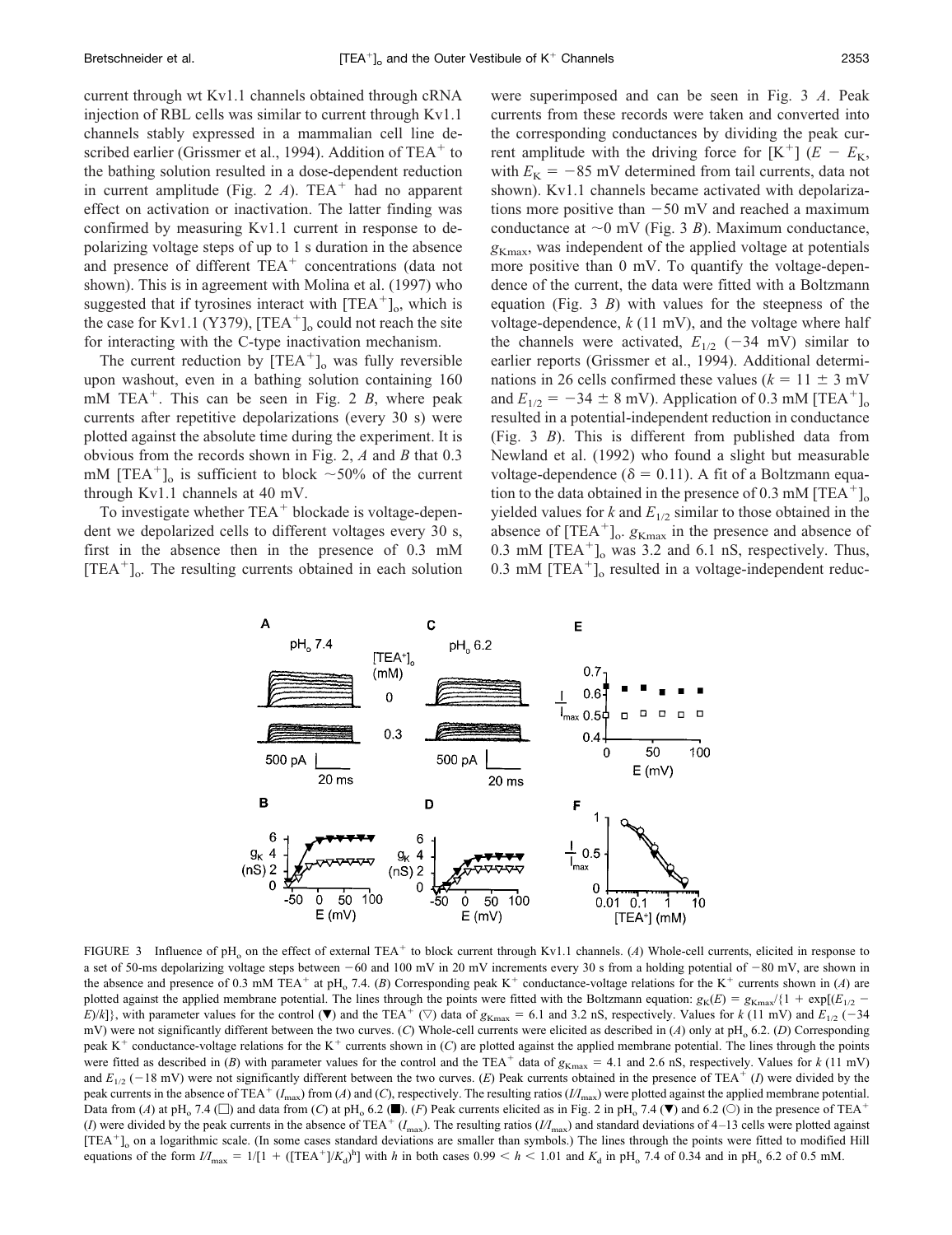tion of the maximum conductance to 52% of the control value. Similar results were obtained in 13 other cells with 53.1  $\pm$  2.5% conductance or current reduction after 0.3 mM [TEA<sup>+</sup>]<sub>o</sub>. Interestingly, in most of our experiments, we did not observe a conductance decrease at potentials more positive than 60 mV in the absence or presence of  $[TEA^+]_0$  in comparison to results described by Ludewig et al. (1993) who described a voltage-dependent block of current through  $rKv1.1$  channels (RCK1) by internal Mg<sup>2+</sup>. In those cases where we did observe such a conductance decrease at positive potentials  $(>60 \text{ mV})$ , the conductance decrease was similar in solutions without and with  $[TEA^+]$ <sub>o</sub>, indicating that  $[TEA^+]$ <sub>o</sub> block as well as the  $pH_0$ -dependence of [TEA-]o block (see below), were unaltered (data not shown).

In additional experiments we investigated the effect of [TEA<sup>+</sup>]<sub>o</sub> on current through Kv1.1 channels at pH<sub>o</sub> 6.2 (Fig. 3 *C*). Decreasing pH<sub>o</sub> from 7.4 to 6.2 by itself shifted the voltage-dependence of activation  $21 \pm 7$  mV ( $n = 5$ ) toward more depolarized potentials, an effect usually attributed to the neutralization of negative surface charges by protons (Hille, 1992). In addition to this shift in voltagedependence, lowering  $pH_0$  resulted in a reduced conductance decrease after application of 0.3 mM TEA<sup>+</sup> (Fig. 3 *D*) compared to the reduction obtained at  $pH_0$  7.4 (compare Fig. 3 *D* with Fig. 3 *B*).  $g_{Kmax}$  in the presence and absence of 0.3 mM  $[TEA<sup>+</sup>]<sub>o</sub>$  at  $pH<sub>o</sub>$  6.2 was 2.6 and 4.1 nS, respectively. Thus,  $0.3 \text{ mM } [\text{TEA}^+]_0$  at pH<sub>0</sub> 6.2 resulted in a voltage-independent reduction of the maximum conductance to 63% of the control value. This value could be confirmed in seven additional measurements with a mean conductance reduction of  $62.8 \pm 3.1\%$  after 0.3 mM  $[TEA<sup>+</sup>]$ <sub>o</sub>. This reduction is significantly weaker when compared to the reduction at pH<sub>o</sub> 7.4 (to 53.1%;  $p < 0.01$ ).

Fig. 3 *E* clearly shows the voltage-independence of current reduction after 0.3 mM [TEA<sup>+</sup>]<sub>o</sub> at pH<sub>o</sub> 6.2 ( $\blacksquare$ ) and 7.4  $(\Box)$ , respectively. Maximum current after the application of  $[TEA<sup>+</sup>]$ <sub>o</sub> was divided by control current (data from Fig. 3, *A* and *C*) and the resulting ratio was plotted against the applied membrane potential.

Since the  $[TEA^+]_0$  effect seemed to be independent of the applied voltage for depolarizations between 0 and 100 mV at both pH<sub>o</sub> (see Fig. 3,  $C-E$ ), in our analysis we used the

ratio of peak currents at 40 mV to evaluate the  $[TEA^+]_0$ effect. We therefore constructed dose-response curves from experiments similar to Fig. 2 at  $pH_0$  7.4 and 6.2, as shown in Fig. 3 *F*. Ratios of peak currents in the presence (*I*) and absence  $(I_{\text{max}})$  of TEA<sup>+</sup> were plotted against the applied  $TEA<sup>+</sup>$  concentration and a Hill equation was fitted to the data with a Hill coefficient close to 1, suggesting that one TEA<sup>+</sup> molecule is sufficient to block the channel. From the fit we also obtained  $K_d$  values for  $[TEA^+]_o$  block at pH<sub>o</sub> 7.4 and 6.2 of 0.34 and 0.5 mM, respectively. Thus the effect of [TEA<sup>+</sup>]<sub>o</sub> on current through Kv1.1 channels is weaker at  $pH<sub>o</sub>$  6.2 by a factor of  $\sim$  1.5 compared to the blocking effect at pH<sub>o</sub> 7.4. Means of  $K_d$  values (see Methods) of 0.34  $\pm$ 0.05 ( $n = 13$ ) and 0.50  $\pm$  0.06 ( $n = 6$ ) obtained at pH<sub>o</sub> 7.4 and 6.2, respectively, were significantly different ( $p <$ 0.01).

To characterize and identify the amino acid in the channel protein that is responsible for the weaker blocking effect of TEA<sup>+</sup> at low  $pH_0$  we investigated this effect in more detail. If the protonation of histidines is responsible for this effect, chemical modification of histidines with DEPC should abolish the  $\rm pH_{o}$ -dependent reduction of the TEA<sup>+</sup> effect. DEPC reacts with histidyl residues to yield an N-carbethoxyhistidyl derivative, thereby preventing the protonation of the imidazole side chain of histidines (Miles, 1977). Fig. 4 illustrates the results of such an experiment where we investigated the effect of 500  $\mu$ M DEPC on the TEA<sup>+</sup> blocking effect in  $pH_0$  6.2. Whereas 0.3 mM [TEA<sup>+</sup>]<sub>o</sub> blocks current through Kv1.1 channels to 52% and 61% of controls in  $pH_0$  7.4 and 6.2, respectively (superimposed traces of whole cell currents of one cell on the left side and in the middle of the figure), it blocks current to 52% of controls after pretreatment with DEPC in  $pH_0$  6.2 (same cell). Similar results were obtained in five other cells with DEPC concentrations up to 1 mM with a current reduction after application of 0.3 mM [TEA<sup>+</sup>]<sub>o</sub> to 51.6  $\pm$  1.5% and 52.8  $\pm$  $2\%$  at pH<sub>o</sub> 7.4 before and pH<sub>o</sub> 6.2 after DEPC treatment. The mean current reduction was not statistically different in both cases. DEPC did not only abolish the  $pH_0$ -dependent TEA<sup>+</sup> effect but also slowed activation of Kv1.1 current, as has been described for  $K^+$  currents in squid giant axons (Spires and Begenisich, 1990). The loss of the  $pH_0$ -depen-

FIGURE 4 Influence of DEPC treatment on  $[TEA^+]_0$ block of current through Kv1.1 channels. Whole-cell currents of one cell were elicited by 50- or 100-ms depolarizing voltage steps to 40 mV and are shown before, during, and after the application of 0.3 mM TEA<sup>+</sup> at pH<sub>o</sub> 7.4 (*left*), at pH<sub>o</sub> 6.2 (*middle*), and at pH<sub>o</sub> 6.2 after washout of 500  $\mu$ M DEPC (cell was treated with DEPC for 5 min at  $pH_0$  6.2; *right*).

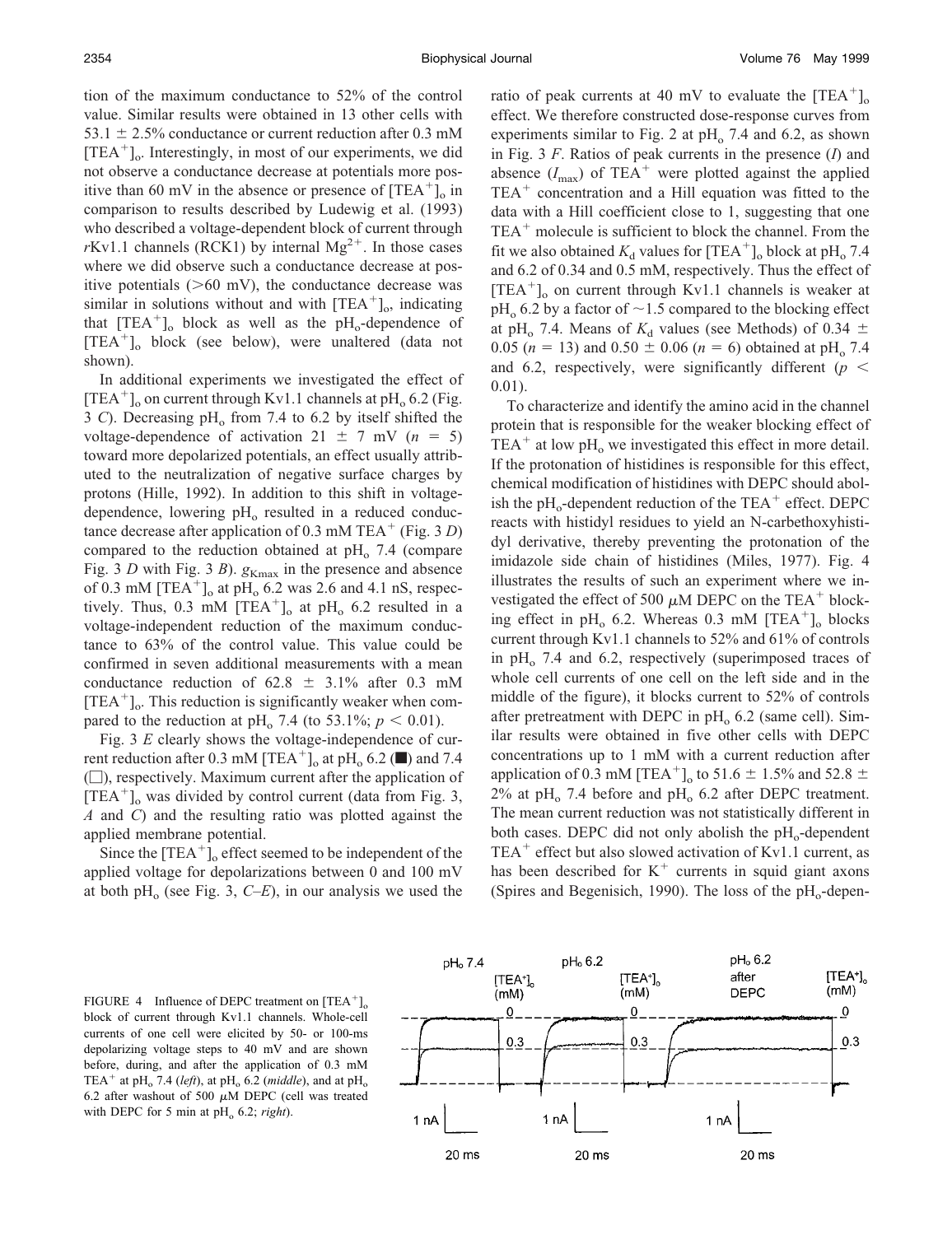#### Bretschneider et al.

dent TEA<sup>+</sup> effect after DEPC treatment indicated that indeed histidines might be responsible for this effect.

## **Effect of [TEA**-**]o on current through H355G and H355K mutant Kv1.1 channels**

What residue could be responsible for the increase in  $K_d$  at  $pH<sub>o</sub>$  6.2? The investigations with DEPC gave a first indication that histidyl residues could be involved in this effect. From the KcsA crystal structure data (Doyle et al., 1998) as well as several works using peptide toxins (Goldstein and Miller, 1993; Ranganathan et al., 1996), it is known that position 355 is on the surface of Kv1.1 at the extracellular side of each homomer of Kv1.1 channels, would therefore line the outer vestibule of the channel, and could interact with  $[TEA^+]$ <sub>o</sub>. Lowering pH<sub>o</sub> from 7.4 to 6.2 could change the degree of protonation of these histidine imidazol rings, thereby changing their surface charge and the different electrostatic interactions between  $TEA<sup>+</sup>$  and more or less protonated histidines might explain the increased  $K_d$  at low  $\rm{pH}_{o}$ . To test whether H355 plays a role in the  $\rm{pH}_{o}$ -dependent  $[TEA^+]$ <sub>o</sub> effect we substituted H355 in Kv1.1 channels with glycine through site-directed mutagenesis and measured currents in this H355G mutant, as described before for current through wt Kv1.1 channels. The mutation by itself did not change the electrophysiological properties of the current with respect to activation and inactivation (data not shown).

[TEA-]o blocked currents through the H355G mutant Kv1.1 channels at  $\rm pH_{o}$  7.4 with identical potency to currents through wt Kv1.1 channels, as can be seen in Fig. 5 *A*, which shows the dose-response relation for  $[TEA^+]_0$  to block current through H355G mutant Kv1.1 channels. The half-maximum block was obtained with  $0.34 \pm 0.06$  mM  $(n = 7)$  [TEA<sup>+</sup>]<sub>o</sub> identical to Kv1.1 wt channels at pH<sub>o</sub> 7.4. Furthermore, imitating a maximum protonation of H355 by substituting it with lysine (H355K) gave currents with sim-

ilar characteristics with respect to activation and inactivation compared to wt channels and a  $K_d$  for TEA<sup>+</sup> block of  $0.84 \pm 0.09$  mM ( $n = 13$ ) (Fig. 5 *A*). If the degree of protonation of H355 is solely responsible for the  $pH<sub>o</sub>$  effect, lowering  $pH_0$  should not influence the  $K_d$  values of the H355G and the H355K mutant channels. This is indeed the case, as can be seen in Fig. 5  $\beta$ . The  $K_d$  values for both mutant channels either at  $pH<sub>o</sub>$  7.4, 6.8, or 6.2 are identical:  $\sim$ 0.8 mM for H355K and  $\sim$ 0.3 mM for H355G (see Fig. 5 *B*). Linear regressions through data points  $(K<sub>d</sub>$  versus pH<sub>o</sub>) of both mutants have slopes not different from zero, thereby excluding any  $pH_0$  dependency of TEA<sup>+</sup> blocking effect in this pH range. If we assume that the  $K_d$  values of H355K and H355G mutant channels represent the fully protonated and unprotonated H355 in Kv1.1 channels, successive protonation of H355 should give  $K_d$  values ranging between the borders of the mutant channels with a maximum  $K_d$  of 0.84  $(K_{\text{dmax}})$ , see also Fig. 5 *A*) and a minimum  $K_d$  ( $K_{\text{dmin}}$ ) of 0.34 mM (Fig. 5, *A* and *B*). The fit through data points of wt channels (Fig. 5 *B*) gave the expected values for  $K_{\text{dmax}}$  and  $K_{\text{dmin}}$  (see legend to Fig. 5) and a value for half-maximum protonation ( $pK_a$ ) of 5.9. Similar experiments as shown in Fig. 5 were performed in bathing solutions with low ionic strength at different  $pH_0$  (data not shown). The  $K_d$  values of H355K and H355G mutants were reduced but still independent of pH<sub>o</sub>. The  $K_d$  value of the wt channel (H355) at pH<sub>o</sub> 7.4 was similar to the  $K_d$  value of the H355G mutant and still pH<sub>o</sub>-dependent, as expected for an electrostatic interaction between the charge at position 355 and TEA<sup>+</sup> (Aiyar et al., 1995).

## Effect of [TEA<sup>+</sup>]<sub>o</sub> on current through H404Y **mutant Kv1.3 channels**

To further substantiate our hypothesis that electrostatic interactions between residue H355 and  $TEA<sup>+</sup>$  are responsible for TEA<sup>+</sup>'s pH<sub>o</sub> dependency, we investigated another volt-



FIGURE 5 Dose-response curves for the inhibition of currents through mutant Kv1.1 channels and pH<sub>o</sub> dependency of block by [TEA<sup>+</sup>]<sub>o</sub>. (*A*) Peak current ratios obtained as described in Fig. 3 E in Kv1.1 H355K or H355G mutant channels were plotted against the TEA<sup>+</sup> concentration (5–13 cells). Data were fitted as described in Fig. 3 *E* with 0.99  $\lt h \lt 1.01$  and  $K_d$  for H355G (A) of 0.34 and for H355K ( $\bullet$ ) of 0.84 mM. (*B*) Mean  $K_d$  values and standard deviations of Kv1.1 wt ( $\nabla$ ), H355G ( $\triangle$ ), and H355K ( $\bullet$ ) channels were plotted against pH<sub>o</sub>.  $K_d$  values were obtained from the ratio of peak K<sup>+</sup> currents using the Hill equation (see legend to Fig. 3 *E*) with  $h = 1$  (5–13 cells). Straight dashed lines represent linear regressions of data points ( $\blacktriangle$ ,  $\blacktriangleright$ ) with slopes not different from zero. The regression coefficient is  $> 0.99$ . The curve represents a fit through data points ( $\blacktriangledown$ ) with the equation  $K_d = K_{dmin}$  +  $\{[K_{\text{dmax}} - K_{\text{dmin}}]/[1 + (10^{pHo}/10^{pKa})^h]\}$  with  $K_{\text{dmin}} = 0.33$ ,  $K_{\text{dmax}} = 0.84$ , pK<sub>a</sub> 5.9, and  $h = 0.96$ .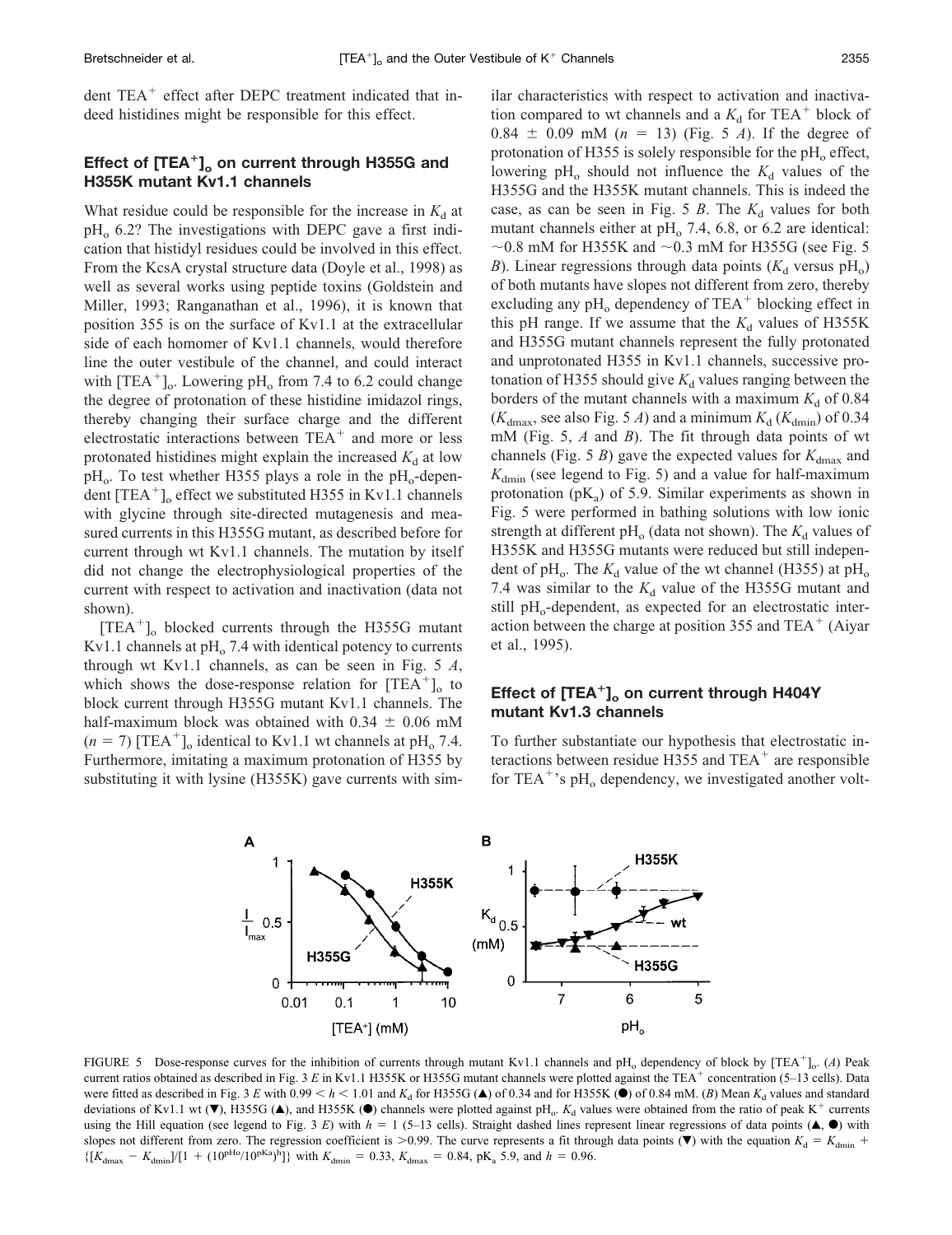age-gated  $K^+$  channel, with a glycine at the homologous position to H355 in Kv1.1 (G380 in Kv1.3). To be able to directly compare the  $TEA^+$  sensitivities between the two channels we used a mutant Kv1.3 channel that had a tyrosine at position 404 (homologous to Y379 in Kv1.1 channel), the putative  $TEA^+$  binding site, and therefore high TEA<sup>+</sup> affinity. Depolarization-evoked currents were similar to currents through Kv1.1 channels (data not shown). We calculated  $K_d$  values at pH<sub>o</sub> 7.4 (*white bars* in Fig. 6) and 6.2 (*black bars* in Fig. 6) from current reduction in 0.3 mM  $[TEA<sup>+</sup>]$ <sub>o</sub> at different depolarizations and found  $K_d$  values close to 0.3 mM independent of the applied voltage. To visualize the lack of  $pH_0$ -dependency in this mutant channel (with no protonable histidine in the S5–S6 linker) we plotted the ratios  $K_{\text{dpH6.2}}/K_{\text{dpH7.4}}$  against the applied membrane potential (*right diagram* in Fig. 6). These ratios were not different from 1 as tested for voltages where  $>5$  cells had been examined ( $p < 0.01$ ). Furthermore, there was no difference in the  $K_d$  value compared with those for the Kv1.1 channels at  $pH_0$  7.4. These results confirmed our hypothesis that H355 in Kv1.1 channels determined the  $\rm pH_{o}$ -dependence of the TEA<sup>+</sup> blocking effect. The lack of a pH<sub>o</sub> sensitivity on current through the H404Y mutant Kv1.3 channels was similar to results by Kavanaugh et al. (1991) who investigated currents in the range of  $pH_0 =$ 8 – 6.5 through RGK5 H401Y channels (*r*Kv1.3 channels, Y401 homologous to position 404 in *m*Kv1.3 channels) expressed in oocytes.

## **Estimation of distance between H355 and TEA in Kv1.1 channels**

From the data obtained with the mutant H355G and H355K Kv1.1 channels and the mutant H404Y *m*Kv1.3 channels we conclude that H355 in Kv1.1 channels can influence  $TEA<sup>+</sup>$ binding presumably by the  $pH_0$ -dependent protonation of the imidazole ring in H355. How can we explain this effect? One possible explanation could be that the protonation of H355 would create a local potential that would repel the

also positively charged TEA<sup>+</sup>, therefore reducing the effective  $[TEA^+]_0$  at the receptor site. No change of the "true" affinity to the TEA<sup>+</sup> receptor site (Y379 in Kv1.1; Y404 in the mutant Kv1.3) is necessary for this explanation. This assumption is supported by the following findings. 1) The effect of TEA<sup>+</sup> depends only on  $pH_0$  in the wt Kv1.1 channel, not in the H355G and H355K mutant Kv1.1 channels or the H404Y mutant Kv1.3 channel with no histidine in the pore region. 2) The  $K_d$  values for TEA<sup>+</sup> blockade are almost identical for the wt Kv1.1 channel at pH 7.4, with little protonation at H355, and for the H355G mutant Kv1.1 channel and the H404Y mutant Kv1.3 channel (with a glycine at the position equivalent to H355 in Kv1.1 channel). In all three cases  $K_d$  values for TEA<sup>+</sup> blockade are  $\sim$ 0.3 mM, indicating that the mutations did not change the affinity for  $TEA<sup>+</sup>$  to its receptor site. We therefore conclude that a  $K_d$  of  $\sim 0.3$  mM represents the "true" affinity of TEA<sup>+</sup> to its binding site at Y379 in Kv1.1 channels. Reducing pH<sub>o</sub> did not influence  $K_d$  in  $mKv1.3$  H404Y, Kv1.1 H355G, and Kv1.1 H355K mutant channels, indicating that affinity of TEA<sup>+</sup> to the binding site is independent of  $pH_0$ . 3) Substituting the uncharged amino acid glycine in the H355G mutant Kv1.1 channel into a positively charged lysine (H355K) reduced TEA<sup>+</sup> affinity  $\sim$ 2.5-fold. This is the same factor as calculated from the  $K_{\text{dmax}}$  and  $K_{\text{dmin}}$  end points of the titration curve of Kv1.1 wt channels (see Fig. 5 *B*). Therefore, the weaker block in the H355K mutant Kv1.1 channel compared to the H355G or unprotonated wt Kv1.1 channel could be solely explained by charge repulsion.

If our hypothesis is correct and the reduced blocking effect is caused by a reduction in the effective  $[TEA^+]$  at its binding site ( $[TEA^+]_{eff}$ ) compared to the bulk concentration  $( [TEA<sup>+</sup> ]<sub>bulk</sub>),$  this decrease in  $[TEA<sup>+</sup>]$  can then be calculated through the ratios of the  $K_d$  values obtained in pH<sub>o</sub> 7.4 and pH<sub>o</sub> Y (Y: 7.0, 6.8 6.6, 6.2, 5.5, and 5.0):

$$
[\text{TEA}^+]_{\text{eff}} [\text{TEA}^+]_{\text{bulk}} = K_{\text{dph7.4}} / K_{\text{dphY}} \tag{1}
$$



FIGURE 6 TEA<sup>+</sup> blocking effect on current through H404Y mutant mKv1.3 channels in pH<sub>o</sub> 7.4 and 6.2. Currents through Kv1.3 H404Y mutant channels were elicited as described in Fig. 2 at different voltages in the absence and presence of  $0.3 \text{ mM}$  [TEA<sup>+</sup>]<sub>o</sub>.  $K_d$  values were obtained at each voltage as described in the legend to Fig. 5 *B*. Shown are mean values with standard deviations for two ( $E = 60$ , and 80 mV), or three cells (*left*). The  $K_d$  value at 20 mV was obtained from a single measurement.  $K_{\text{dpH 6.2}}/K_{\text{dpH 7.4}}$  ratios are plotted against the applied membrane potential at the right side. Shown are mean values with standard deviations obtained from two to three cells except for the ratio at 20 mV, where only one cell was under investigation.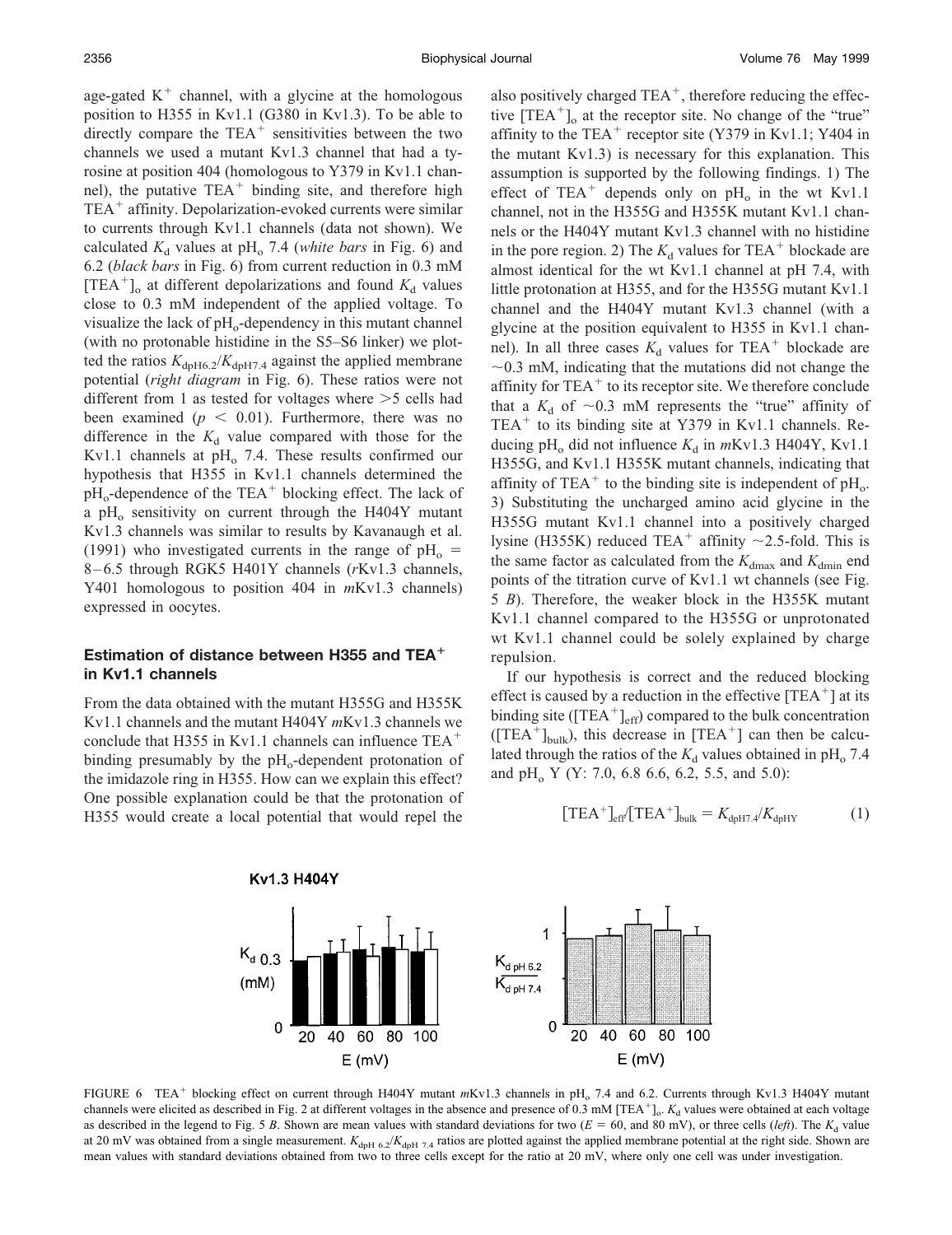Similar calculation can be done for the Kv1.1 mutant channels:

$$
[\text{TEA}^+]_{\text{eff}} [\text{TEA}^+]_{\text{bulk}} = K_{\text{dH355G}} / K_{\text{dH355K}} \tag{2}
$$

If a potential is responsible for the change in the effective [TEA<sup>+</sup>]<sub>o</sub> one can calculate this potential  $\Psi$  from the following equation:

$$
[\text{TEA}^+]_{\text{eff}} [\text{TEA}^+]_{\text{bulk}} = \exp(z\Psi F/RT) \tag{3}
$$

with *R, F,* and *T* with their usual meaning and  $z = 1$  (charge of TEA<sup>+</sup>). For instance, with the  $K_d$  values of 0.34 mM at  $pH_0$  7.4 and 0.5 mM at  $pH_0$  6.2, the potential  $\Psi$  amounts to  $\sim$ 10 mV. This potential is presumably created by the protonation at the four histidines at position 355. Calculation of the potential difference in H355K compared to H355G (Eq. 2) gave a  $\Psi \sim 23$  mV. We tried to estimate the distance between the charges at H355 (protonated histidines and positive charge of lysines in H355K, respectively) and TEA<sup>+</sup> since a potential  $\Psi$  created at position 355 should decrease with distance *x* from the charge according to the simplified equation from Gouy-Chapman (for surface potential  $\langle kT/e \rangle$ :

$$
\Psi(x) = \frac{qe}{4\pi\epsilon_0 x \gamma} \exp(-x/D)
$$
\n(4)

where  $\epsilon_0$  is the dielectricity constant,  $\epsilon$  is the dielectricity constant of water, taken as 80, *D* is Debye length, *q* is the degree of charge (see below), *e* is the elementary charge, and *x* is the distance from the center of charge. A correction factor  $\gamma = 0.8$  was included in the equation to take into account that  $\Psi$  increases close to a protein/water interface (Stocker and Miller, 1994; Aiyar et al., 1995).  $\gamma$  is distancedependent and should reflect the proximity and shape of the dielectric interface between water and protein (Stocker and Miller, 1994). The Debye length, *D*, in Eq. 4 depends on the ionic strength of the solution and can be calculated for our solutions to be  $\sim$ 7.37 Å.

For the estimation of the distance between the charges at position H355 and TEA<sup>+</sup> through the potential  $\Psi$  created by the protonation of the four H355 we need to know the  $pH<sub>o</sub>$ -dependent degree of protonation at H355. The degree of charge at H355 is described by the  $pK_a$  for this histidine. For our calculations of *q* (degree of charge) we used the experimentally derived  $pK_a$  value of 5.9 for H355 (see Fig. 5 *B*). We can now solve Eq. 4 for different *q* in different  $pH_0$ for *x* assuming that each histidine at position 355 contributed equally to the generation of  $\Psi$ . We estimated distances between the charge at each of the four H355 and  $TEA<sup>+</sup>$  to be 9.1–9.8 Å.

#### **DISCUSSION**

Currents through Kv1.1 channels are blocked by  $[TEA^+]_0$ in a  $pH_0$ -dependent manner. Our data suggest that a histidine in the outer vestibule of the channel (H355) is responsible for this  $pH_0$ -dependency. We have used this  $pH_0$ -

sensitivity of the  $[TEA^+]_o$  block to apply a method for determining the three-dimensional shape of this membrane protein through electrostatic interactions between charged amino acid residues in the channel protein on one side and the small blocker molecule (tetraethylammonium) with the same charge on the other side. It is obvious that these two charges will repel each other depending on how far apart those two charges are. For the estimation of the distance between the positive charges at position H355 in Kv1.1 and TEA<sup>+</sup>, we made the assumption that by reducing  $pH_0$  we did not change the affinity of  $TEA<sup>+</sup>$  for its binding site, presumably Y379. The finding that we observed a  $pH_0$ dependency of  $TEA<sup>+</sup>$  block only in the wt Kv1.1 but not in the H355G mutant Kv1.1 as well as the H404Y mutant Kv1.3 channel supports this assumption. In addition, the affinity for TEA<sup>+</sup> was almost identical for the wt Kv1.1 channel at  $pH_0$  7.4, with little protonation at H355 and for the H355G mutant Kv1.1 channel and the H404Y mutant Kv1.3 channel. In all three cases  $K_d$  values for TEA<sup>+</sup> blockade are  $\sim$ 0.3 mM. The identical  $K_d$  values for TEA block of the H355K mutant Kv1.1 channel and the fully protonated H355 wt channel (0.84 mM in both cases, see Fig. 5) can also be used to argue that the H355K mutant channel 1) did not change the affinity of  $TEA<sup>+</sup>$  for its binding site, 2) did not sterically hinder the docking of  $TEA<sup>+</sup>$  to its receptor site, and 3) only reduced the effective [TEA<sup>+</sup>]<sub>o</sub> at the site. We therefore concluded that the reduced  $TEA^+$  blocking effect at low pH<sub>o</sub> on wt Kv1.1 channels is caused by a reduction in the effective TEA concentration at its binding site. This reduction was caused by the creation of a potential at the  $TEA<sup>+</sup>$  binding site through protonation at all four H355. We assumed that all four H355 are equally protonated with a  $pK_a$  of 5.9 for histidine (see Fig. 5 *B*) similar to estimations used by others (Creighton, 1984; Aiyar et al., 1995). Under our conditions with a pH $_{o}$  of 5.8, all four H355 will then be approximately half-protonated, *i.e.*, each H355 carries on average approximately half a charge. That means at the TEA<sup>+</sup> binding site the potential had been created by a total of approximately two charges (4  $\times$  ~0.5). With a simplified Gouy-Chapman equation we could then calculate and estimate the distance between the charge at each of the four H355 and  $TEA<sup>+</sup>$  to be  $\sim$ 10 Å (see Fig. 7). This calculation of the distance between H355 and  $TEA^+$  would still be below 10 Å if we used a  $pK_a$  of 6.2 for this histidine, as has been done by others (Aiyar et al., 1995). If we assume a fourfold symmetry of the channel with TEA<sup>+</sup> at the central axis of the channel pore, this places H355 in adjacent and opposing subunits  $\sim$  14 and  $\sim$  20 Å apart, respectively.

The distance of Y379 to  $TEA^+$  can be estimated using the data by Kavanaugh et al. (1991) on the  $pH_0$ -dependent  $TEA^+$  effect on  $rKv1.3$ , with a histidine at the  $TEA^+$ binding site (H401 in *r*Kv1.3 equivalent to Y379 in Kv1.1). These authors described a change in  $K_d$  for TEA<sup>+</sup> to block current through  $rKv1.3$  channels from  $\sim$ 11 mM at pH<sub>0</sub> 7.5 to  $\sim$  50 mM at pH<sub>o</sub> 6.5. If we perform the identical calculation as described above we obtain a distance between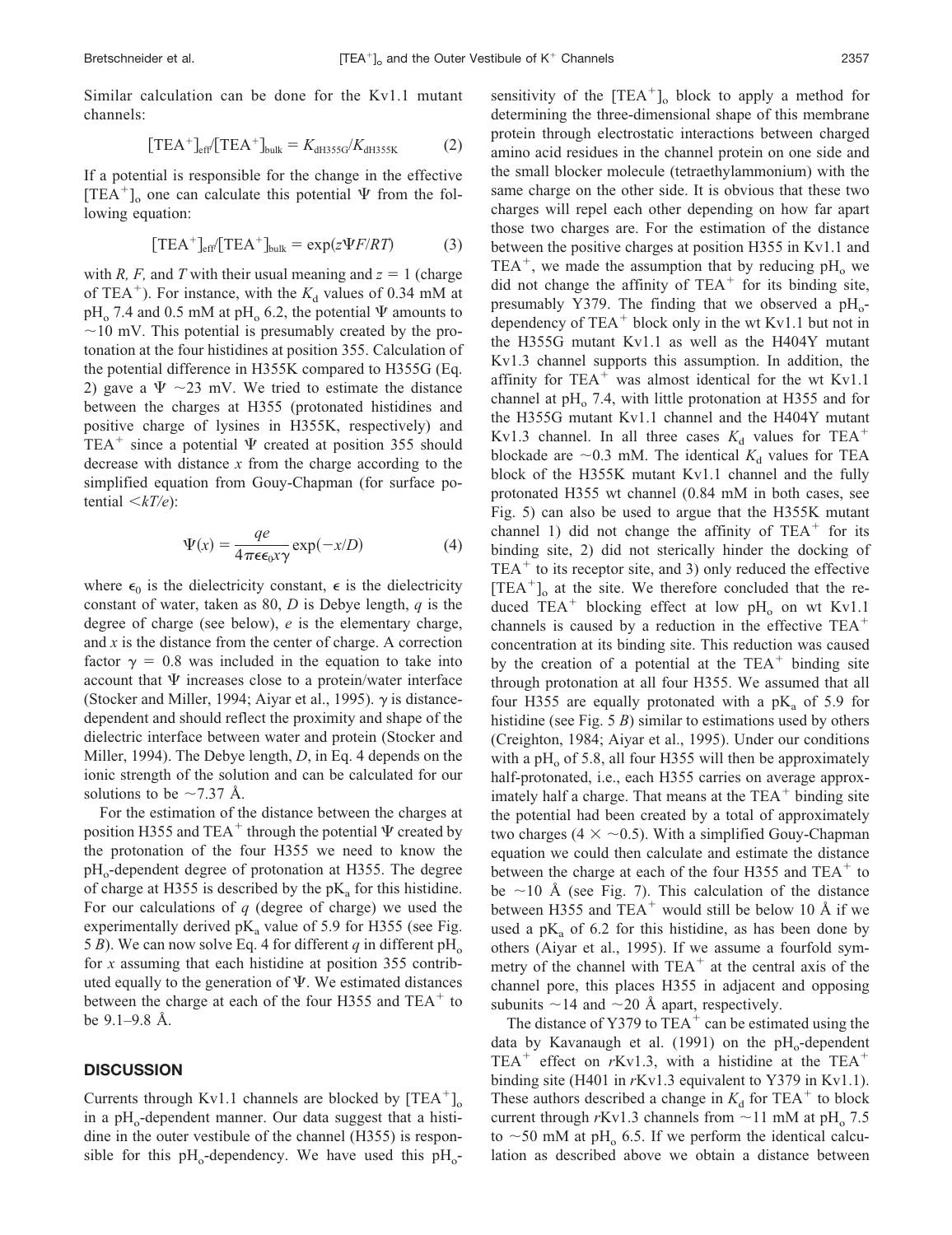

FIGURE 7 Proposed interaction of amino acid residues and TEA<sup>+</sup>. (A) Diagram of the external vestibule of a Kv1.1 channel illustrating the interactions between [TEA-]o and H355. (*B*) Surface view of the KcsA channel from the top (*left*) and slightly tilted (*right*) using RasMol (version 2.6). Q58 of the KcsA channel, equivalent to H355 in Kv1.1 (F425 in *Shaker*), is shown in blue. Y82 of the KcsA channel, the equivalent of Y379 in Kv1.1 (T449 in *Shaker*) is shown in red.

H401 in  $rKv1.3$  and TEA<sup>+</sup> of  $\sim$ 5.5 Å. This distance is in agreement with data obtained by others (Aiyar et al., 1995) on the dimensions of the inner part of the outer vestibule of voltage-gated  $K^+$  channels.

A direct comparison of our data from the Kv1.1 channel with the crystallization data from the *Streptomyces lividans* channel, KcsA, by Doyle et al. (1998) can readily be made since the homology between KcsA and Kv1.1 is remarkable. Fig. 7 *B* visualizes the top surface of KcsA with the relevant residues highlighted. Q58 of KcsA in blue, equivalent to H355 in Kv1.1 (F425 in *Shaker*), is located  $\sim$ 12–13 Å from the central pore axis. Y82 of KcsA, in red, the equivalent of Y379 in Kv1.1 (T449 in *Shaker*) is positioned closer to the pore than Q58,  $\sim$  6–7 Å from the central pore axis. Allowing for slight side chain movements and minor differences between KcsA and Kv1.1, one can easily picture Y379 interacting intimately with TEA<sup>+</sup>, assuming a radius for TEA<sup>+</sup> of  $\sim$ 4 Å, and H355 interacting electrostatically with TEA<sup>+</sup>. Another argument for the overall similarity in structure between KcsA and voltage-gated  $K^+$  channels can be made by the creation of a mutant KcsA channel with an improved agitoxin2 sensitivity compared to the wt KcsA channel (MacKinnon et al., 1998).

In addition to the similarities between KcsA and Kv1.1, our results on the three-dimensional structure of the external outer margin of the vestibule confirm and extend those observed from the interactions between other channel proteins and larger peptide toxins. Different groups reported dimensions of the outer margin of the Kv1.3 channel of 28–34 Å (Aiyar et al., 1995) in diameter and  $\sim$ 25–30 Å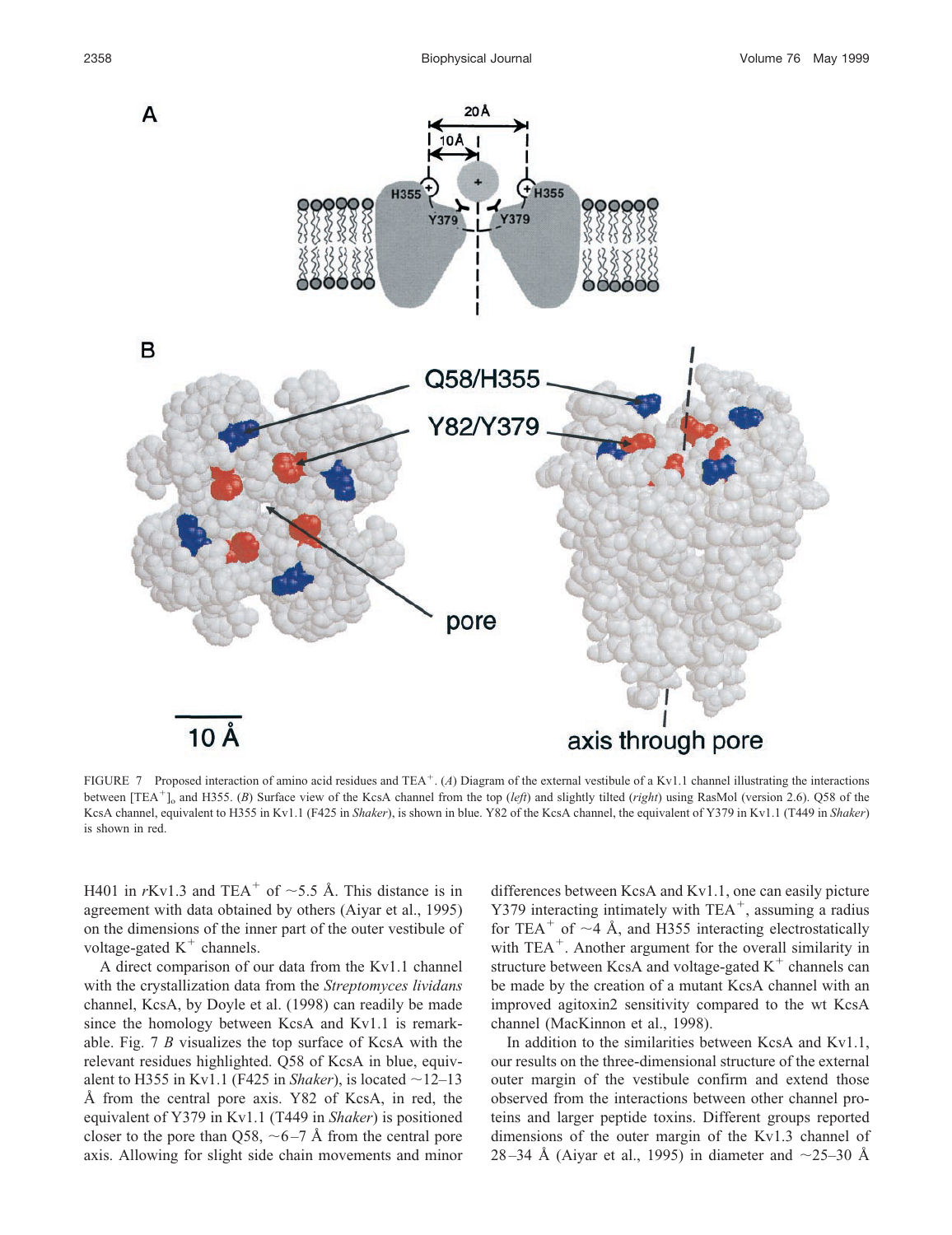(Stocker and Miller, 1994),  $\sim$ 26-30 Å (Goldstein et al., 1994), or 22–30 Å (Hidalgo and MacKinnon, 1995) in diameter of the *Shaker* channel, respectively. One possible explanation for the small differences could be that the channels might change their conformations differently when binding peptide toxins compared to when interacting with small blocking molecules. Alternatively, there could be differences in the overall dimension and topology of the outer vestibule of closely related ion channels, as has been recognized earlier (Aiyar et al., 1995).

Position 380 in Kv1.3 channels (analogous to position 355 in Kv1.1) was thought to sterically, not electrostatically, hinder only the docking of peptide toxins to the channels (Goldstein and Miller, 1993; Ranganathan et al., 1996; see Fig. 6 of Aiyar et al., 1995). In a recent publication, however (Perez-Cornejo et al., 1998), it was shown that if position F425 (analogous to H355 in Kv1.1 and G380 in Kv1.3) in the *Shaker*  $K^+$  channel was mutated into a histidine, CTX block became pH-dependent. The authors found that the protonation of the histidines reduced the ability of CTX to block the F425H mutant *Shaker* channel similar to our observation with  $[TEA^+]_0$  on wt Kv1.1 channels. They conclude that the histidines at position 425 in the *Shaker* mutant interact with three positive charges in the CTX molecule including K11, K31, and possibly K27. Our results with H355 in wt Kv1.1 and  $[TEA^+]_o$  could confirm and support both findings. It is obvious that we have demonstrated an electrostatic interaction between the charge at position 355 in Kv1.1 and  $[TEA^+]$ <sub>o</sub>. In addition, the tendency in our calculation, although small, that the distance from H355 to TEA<sup>+</sup> gets larger by lowering  $pH_0$  (a change from 9.1 Å at pH<sub>o</sub> 6.2 to 9.8 Å at pH<sub>o</sub> 5.0) could indicate that the charges at H355 could sense the protonation of the other histidines, the charges of the histidines could repel each other, and the histidyl side chains could therefore be pushed apart, making the outer vestibule somewhat wider. Another indication for the sensing of the protonation of H355 between different subunits could be in the Hill coefficient obtained in Fig. 5 *B* to be  $\leq$ 1. This behavior is expected if the protonation of H355 in a single subunit could influence the local  $[H^+]_0$ , thereby changing the apparent  $pK_a$  for protonation of the second H355, and so on. No apparent change in the "real"  $pK_a$  of the histidines is necessary for this explanation.

We have no way of proving whether the speculative view of the change of the dimension in the outer vestibule is actually happening; however, it could explain the small changes in the calculated distances between the charge at position 355 in Kv1.1 channels and TEA<sup>+</sup>. The calculated distance between K355 in the H355K mutant (mimicking a fully protonated H355 at very low pH<sub>o</sub> in the wt) and TEA<sup>+</sup> of 10 Å would also support this view.

In conclusion, we have mapped the dimension of the outer margin of the vestibule of the Kv1.1 channel to be  $\sim$ 20 Å. Our data on the outer vestibule of Kv1.1 channels confirm and extend findings for closely related  $K^+$  channels (Kv1.3 and *Shaker*) by others (Stocker and Miller, 1994; Goldstein et al., 1994; Aiyar et al., 1995; Hidalgo and MacKinnon, 1995) using peptide toxin mapping and crystallization (Doyle et al. 1998). Our finding has direct structural implications on Kv1.1 or related ion channels and will therefore influence therapeutic drug design, especially in the context of the search for nonpeptide small molecule blockers/modulators of ion channels.

The authors thank Katharina Ruff and Christine Hanselmann for their excellent technical support, Dr. K. George Chandy (University of California, Irvine) for his generous gift of the H404Y mutant Kv1.3, and Dr. Heike Jäger for help with the generation of the H355G mutant Kv1.1 channel.

This work was supported by Deutsche Forschungsgemeinschaft Grants Gr 848/4-1 and Gr 848/4-2, and the BMBF (Interdisciplinary Center for Clinical Research, IZKF Ulm, B1).

#### **REFERENCES**

- Aiyar, J., J. M. Withka, J. P. Rizzi, D. H. Singleton, G. C. Andrews, W. Lin, J. Boyd, D. C. Hanson, M. Simon, B. Dethlefs, C.-L. Lee, J. E. Hall, G. A. Gutman, and K. G. Chandy. 1995. Topology of the pore-region of a K<sup>+</sup> channel revealed by the NMR-derived structures of scorpion toxins. *Neuron*. 15:1169 –1181.
- Bretschneider, F., A. Wrisch, F. Lehmann-Horn, and S. Grissmer. 1997a. Influence of pH on activation and tetraethylammonium block of the voltage-dependent potassium channel, Kv1.1. Pflügers Arch. 433:R137.
- Bretschneider, F., A. Wrisch, F. Lehmann-Horn, and S. Grissmer. 1997b. pH-dependence of tetraethylammonium (TEA<sup>+</sup>) block of the voltagedependent potassium channel, Kv1.1. *Pflügers Arch.* 434:R112.
- Bretschneider, F., A. Wrisch, F. Lehmann-Horn, and S. Grissmer. 1998. External tetraethylammonium  $[TEA^+]$  as a tool for probing the threedimensional structure of the outer vestibule of Kv1.1 channels. *Biophys. J.* 74:116*a*. (Abstr.).
- Chandy, K. G., and G. A. Gutman. 1995. Ligand and Voltage-Gated Ion Channels. *In* Handbook of Receptors and Channels. A. North, editors. Boca Raton, FL: CRC Press. 1–71.
- Chandy, K. G., C. B. Williams, R. H. Spencer, B. A. Aguilar, S. Ghanshani, B. L. Tempel, and G. A. Gutman. 1990. A family of three mouse potassium channel genes with intronless coding regions. *Science*. 247: 973–975.
- Creighton, T. E. 1984. Proteins: Structures and Molecular Principles. W. H. Freeman and Co., New York.
- Doyle, D. A., J. M. Cabral, R. A. Pfuetzner, A. Kuo, J. M. Gulbis, S. L. Cohen, B. T. Chait, and R. MacKinnon. 1998. The structure of the potassium channel: molecular basis of  $K^+$  conduction and selectivity. *Science*. 280:69 –76.
- Eccleston, E., B. J. Leonard, J. S. Lowe, and H. J. Welford. 1973. Basophilic leukaemia in the albino rat and a demonstration of the basopoietin. *Nat. New Biol.* 244:73–76.
- Goldstein, S. A. N., and C. Miller. 1993. Mechanism of charybdotoxin block of a voltage-gated K<sup>+</sup> channel. *Biophys. J.* 65:1613-1619.
- Goldstein, S. A. N., D. J. Pheasant, and C. Miller. 1994. The charybdotoxin receptor of the  $K^+$  channel: peptide and channel residues mediating molecular recognition. *Neuron*. 12:1377–1388.
- Grissmer, S., and M. Cahalan. 1989. TEA prevents inactivation while blocking open K<sup>+</sup> channels in human T lymphocytes. *Biophys. J.* 55:203–206.
- Grissmer, S., B. Dethlefs, J. J. Wasmuth, A. L. Goldin, G. A. Gutman, M. D. Cahalan, and K. G. Chandy. 1990. Expression and chromosomal localization of a lymphocyte K<sup>+</sup> channel gene. Proc. Natl. Acad. Sci. *USA.* 87:9411–9415.
- Grissmer, S., A. N. Nguyen, J. Aiyar, D. C. Hanson, R. J. Mather, G. A. Gutman, M. J. Karmilowicz, D. D. Auperin, and K. G. Chandy. 1994. Pharmacological characterization of five cloned voltage-gated  $K^+$  channels, types Kv1.1, 1.2, 1.3, 1.5, and 3.1, stably expressed in mammalian cell lines. *Mol. Pharmacol.* 45:1227–1234.